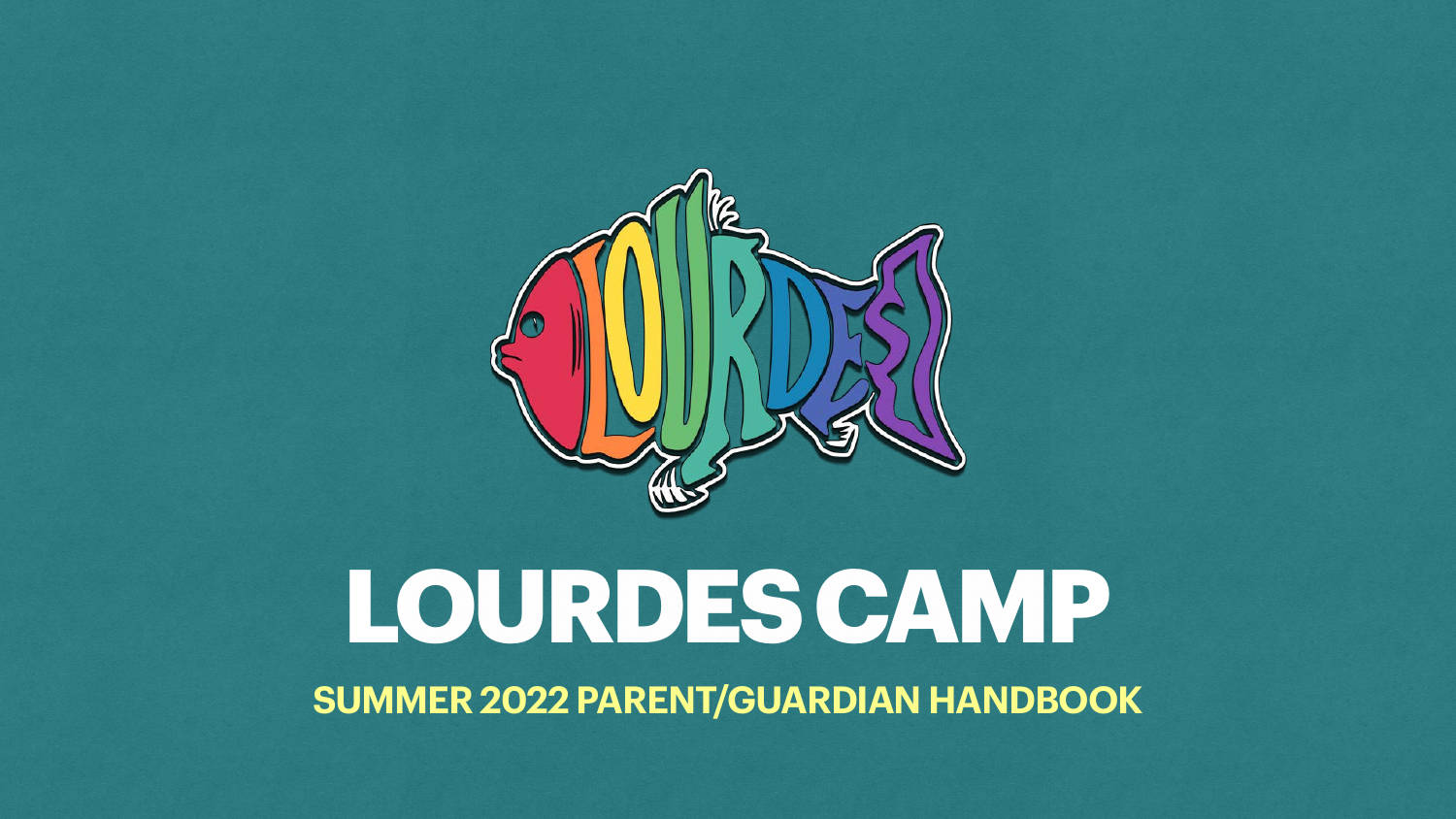Dear Parent/Guardian,

Welcome to the fun and excitement of Lourdes Camp! Whether your camper is attending resident camp or day camp we hope to make the week fun and entertaining. Included in this handbook are all kinds of information that will help you and your camper get ready for camp.

If you have any questions, feel free to contact us at any of the e-mail addresses below.

Thank you for allowing your camper an opportunity to make new friends, gain independence, and enjoy a wonderful week at camp.

| Gregory Vaga, Director           | gvaga@lourdescamp.com     |
|----------------------------------|---------------------------|
| Jessica Volz, Assistant Director | jvolz@lourdescamp.com     |
| Leslie Amato, Day Camp Director  | daycamp@lourdescamp.com   |
| Kathleen McDonnell, Registrar    | registrar@lourdescamp.com |

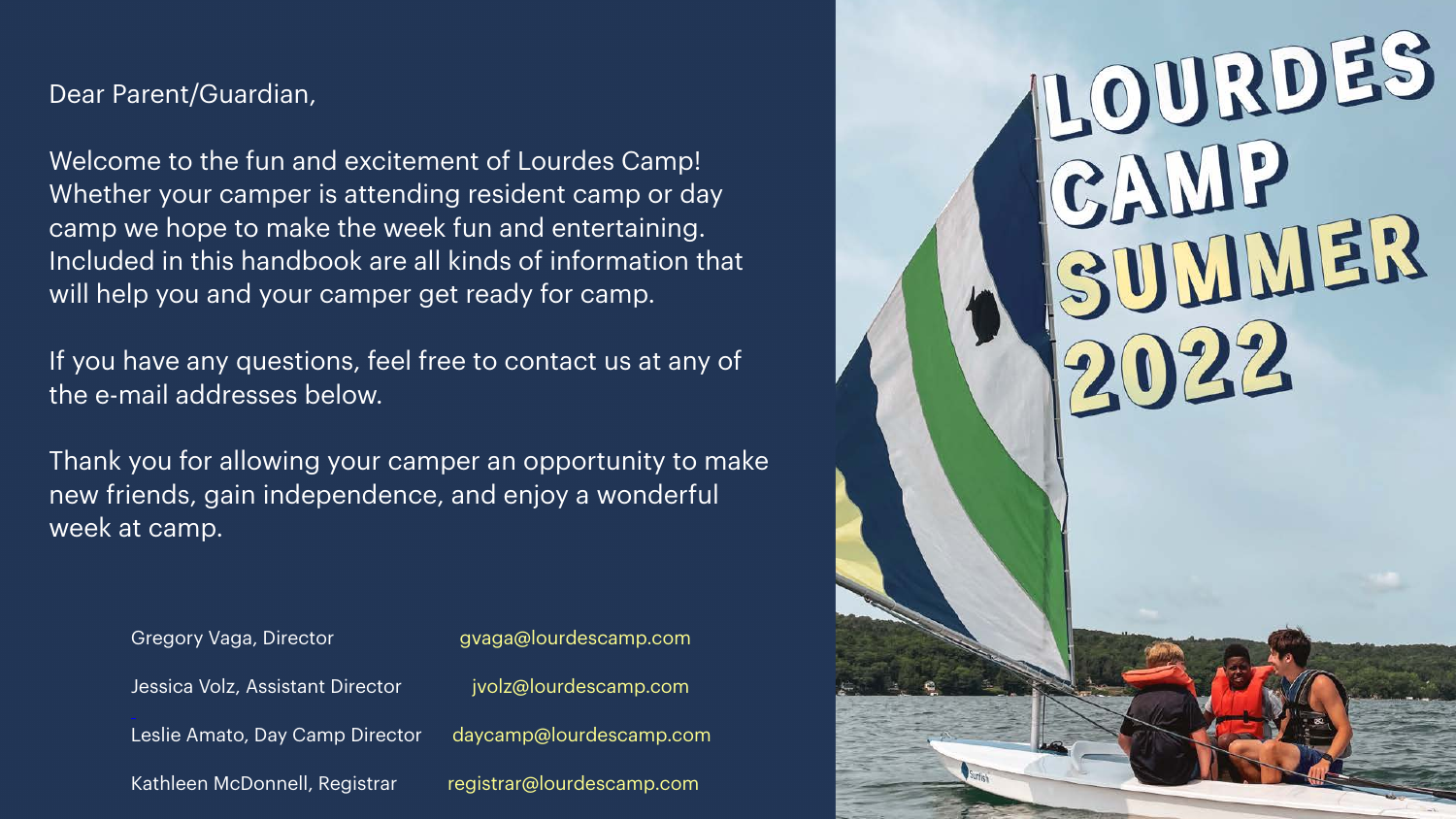**The mission of Lourdes Camp, which is an independent self-supporting entity of Catholic Charities of Onondaga County, is to provide an opportunity for youngsters to grow spiritually, physically, emotionally, and socially in a wholesome, caring outdoor environment. It is a learning experience filled with fun and excitement available to children between the ages of 7-14.**

**Contact Information**

 **Lourdes Camp Lourdes Camp, Inc**

 **Summer Address Business Office 1150 Ten Mile Point Rd 1654 W. Onondaga St Skaneateles, NY 13152 Syracuse, NY 13204**

 **(315) 291-7031 ( camp office) (315) 424-1812 (315) 291-7027 (infirmary)**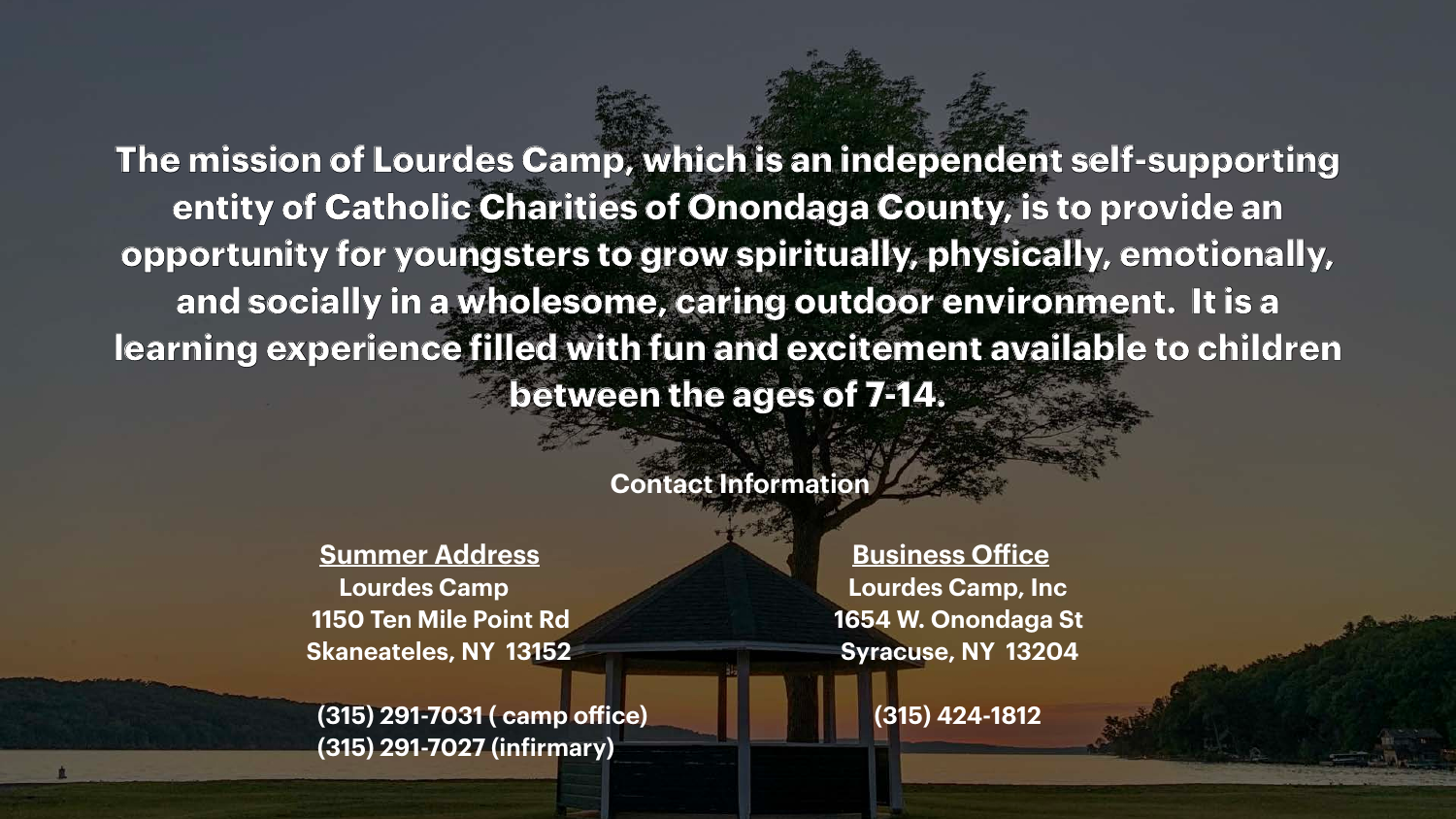

- July 3 8
- uly 10 15
- Ily 17 22
- ly 24 29
- **August 5**
- Jst 7 12
- st 14 19



### **SUMMER 2022 DATES**

| <b>Week 1: Shipwrecked</b>         |                    |
|------------------------------------|--------------------|
| <b>Week 2: Color Wars</b>          | Ju                 |
| Week 3: Jungle Jamboree            | Jul                |
| <b>Week 4: Christmas</b>           | Jul                |
| <b>Week 5: Disney</b>              | <b>July 31 - /</b> |
| <b>Week 6: Across the Universe</b> | Augu               |
| <b>Week 7: Movie Madness</b>       | <b>Augus</b>       |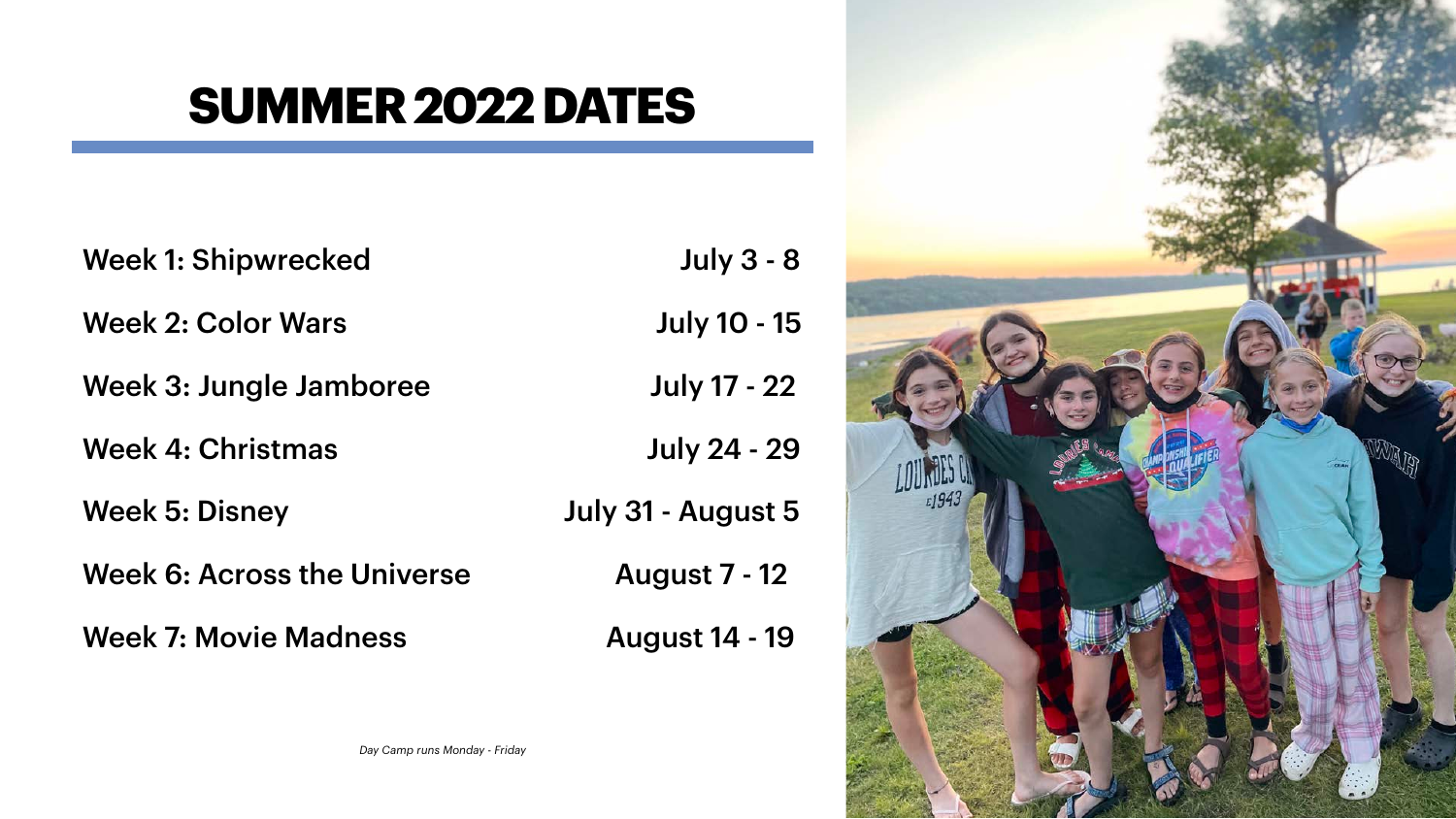Registration will begin for campers and families promptly at 3:00 p.m., there is no need to arrive any earlier. Registration is a quick and seamless process. Campers will receive their cabin assignment during this time.

After you check in for registration, if your camper has medication, you will be asked to meet with our camp nurse for the week who will take the medication and answer any questions you may have.

Day Camp registration will also take place during this time. Day Camp families are required to attend Sunday registration. This gives the Day Campers an opportunity to meet the Day Camp Staff, plan out activities for the week, and become familiar with camp.

Our camp store will be open during Sunday drop off and Friday pick up where you can purchase Lourdes Camp apparel.

# **SUNDAY REGISTRATION**

### **Arrival: Check in begins on Sundays from 3:00 – 4:30 p.m. Departure: Friday pick up 3:30-5:00 p.m.**

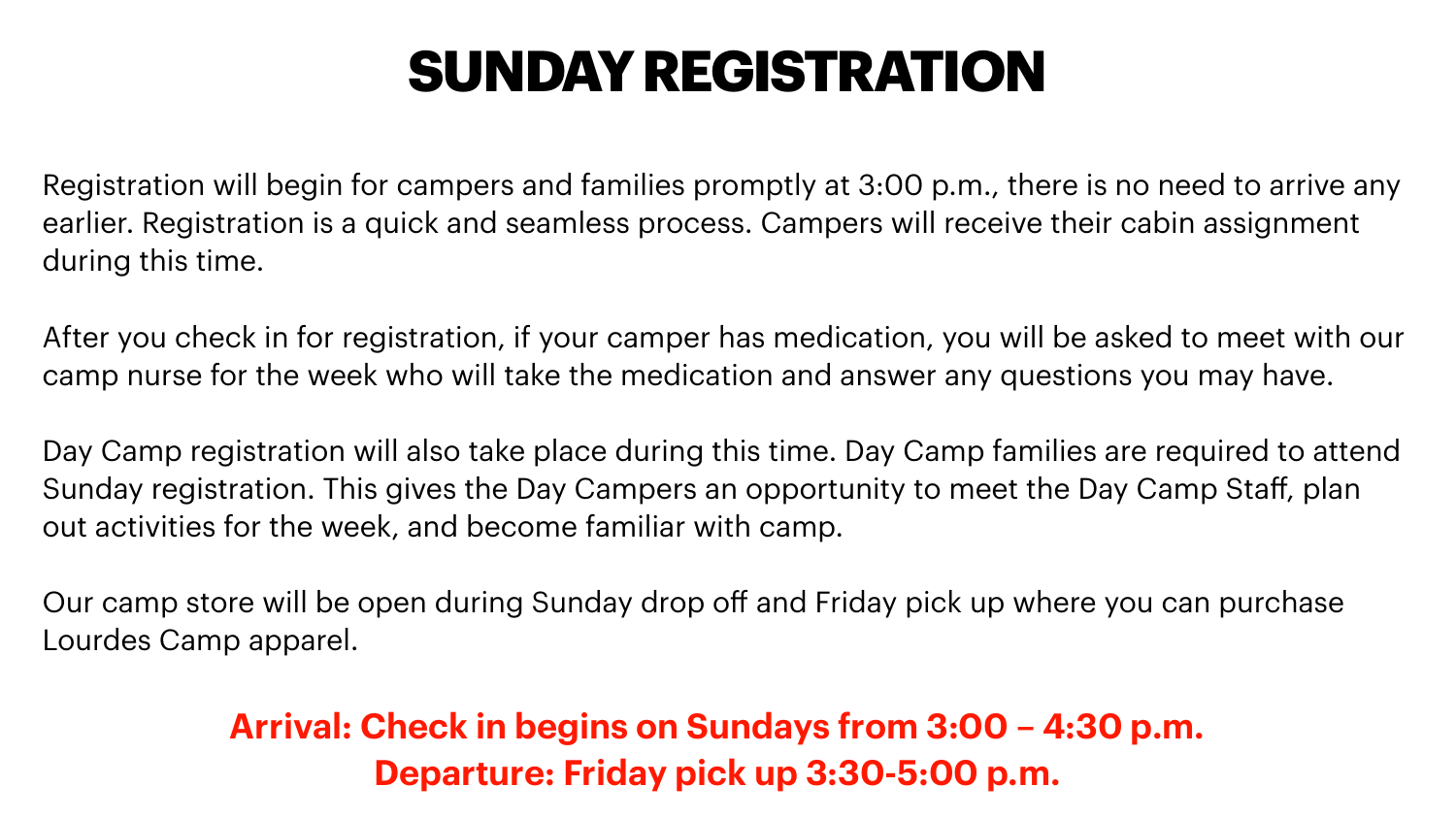### **COVID-19 Requirements**

- •Proof of COVID-19 vaccination (may be uploaded via CampInTouch account) •Negative COVID-19 within 72 hours of arrival (PCR and rapid test will be accepted, at home tests
- WILL NOT be accepted)

This summer we will continue to ask all campers to come to camp with one of the following:

 Camp families are required to complete all health information prior to their camper's arrival at camp. Families can log into [www.lourdescamp.campintouch.com](http://www.lourdescamp.campintouch.com) to fill out all required information. The

### **Pre Arrival Requirements**

following should be completed prior to your camper's arrival at camp:

- •Health History (digital form)
- 
- •Summer 2022 Over-the-Counter Form (this forms needs a signature from your camper's doctor) •Immunization Record (families are required to upload their camper's immunization record from their doctor)
- •COVID-19 Vaccination Record (optional)

# **HEALTH & SAFETY**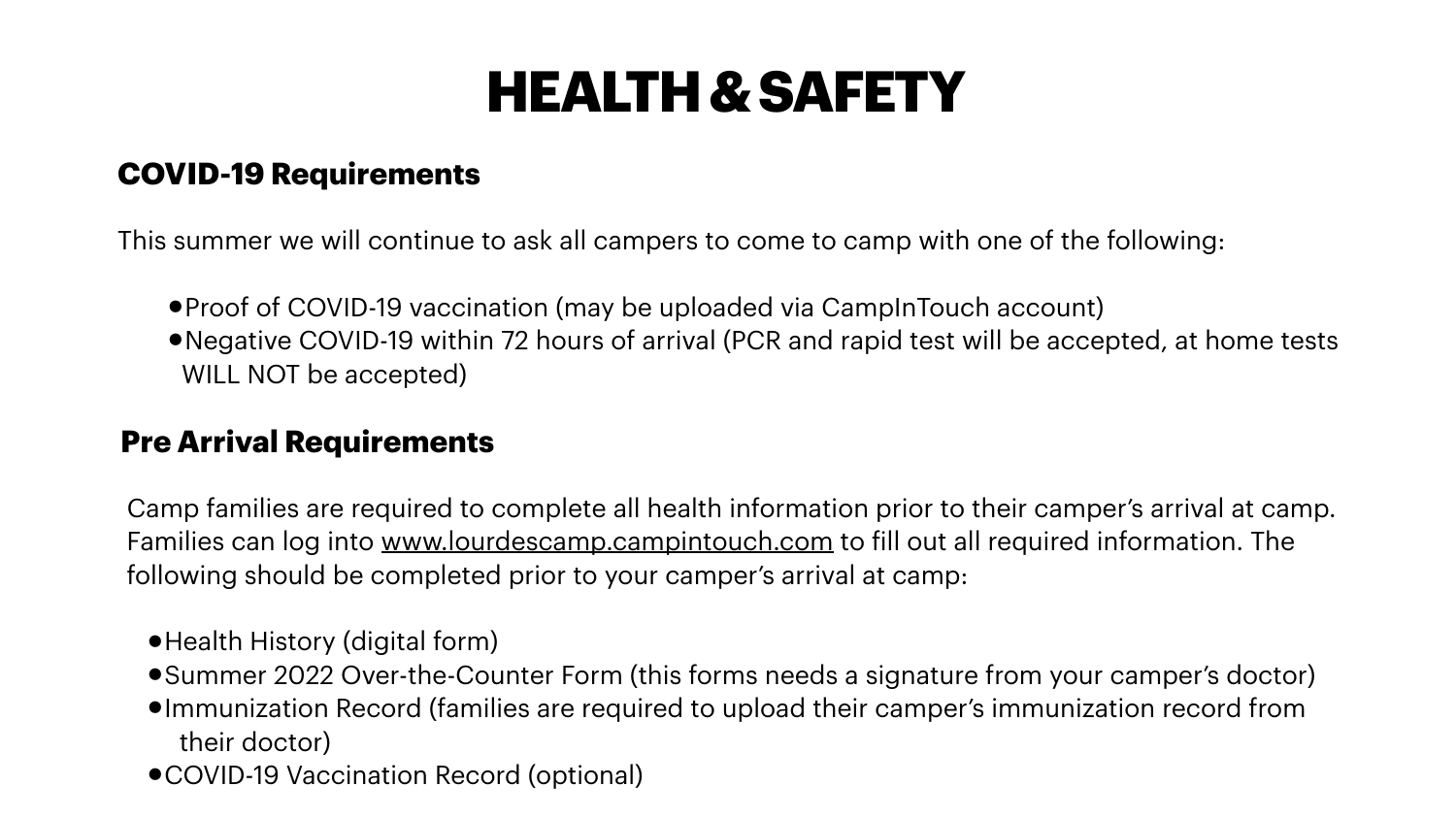### **Medical Information**

Complete the health information online including the vaccination information. Reminder, your camper will not be able to attend camp without completing all required health information.

We have a well-equipped health center on site with an RN in charge of medications and first aid needs 24 hours a day. There are two Urgent Care facilities and two hospitals within a half hour of camp. You can speak to the nurse when camp is in session by calling (315) 291-7027.

### **Health and Accident Insurance**

Lourdes Camp, Inc. carries liability insurance only and does not provide health insurance. If a camper requires medical care by a doctor or hospital, prescription drugs, dental/orthodontic services, and/or eye glass repairs the parent/guardian is financially responsible.

**Continued** 

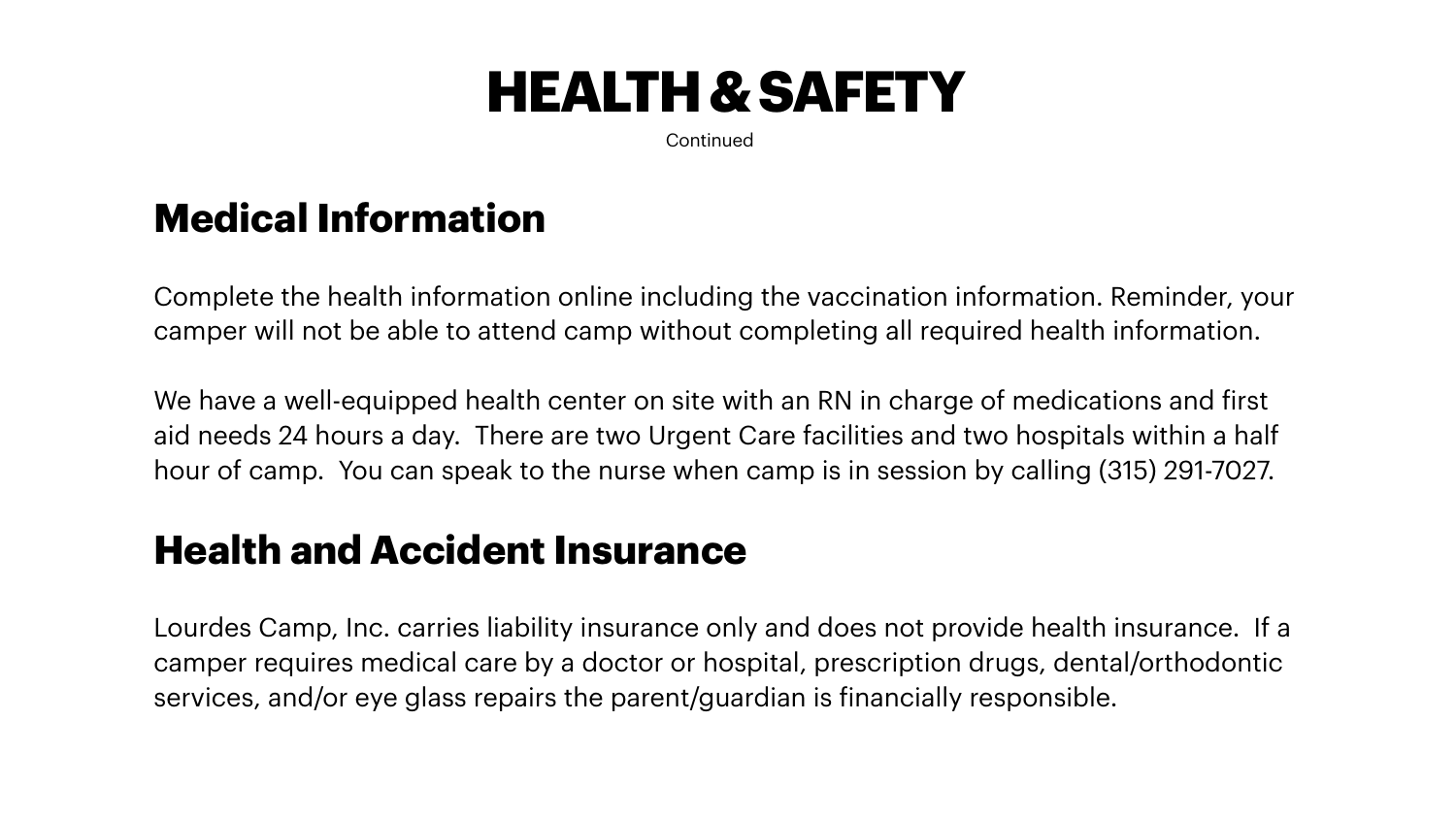# **PAYMENT INFORMATION**

Each resident camp online registration must be either paid in full (\$575) prior to your camper's arrival at camp.

Each day camp online registration must be paid in full (\$315) at the time of registration.

Registrations after June 15th must be paid in full. A \$15 fee is charged for all checks returned due to insufficient funds.

#### **Cancellation/Refund Policy**

A full refund, except the deposit, will be issued if cancellation is made within 10 days prior the start of the camper's week. Cancellations made less than 10 days prior to the start of camper's week will receive a 50% refund less the deposit.

In case of injury or illness before camp, if the office is notified and receives a written statement from the attending physician, a full refund will be issued.

Campers leaving their week(s) early will not receive a refund. Campers arriving late will not receive a prorated rate.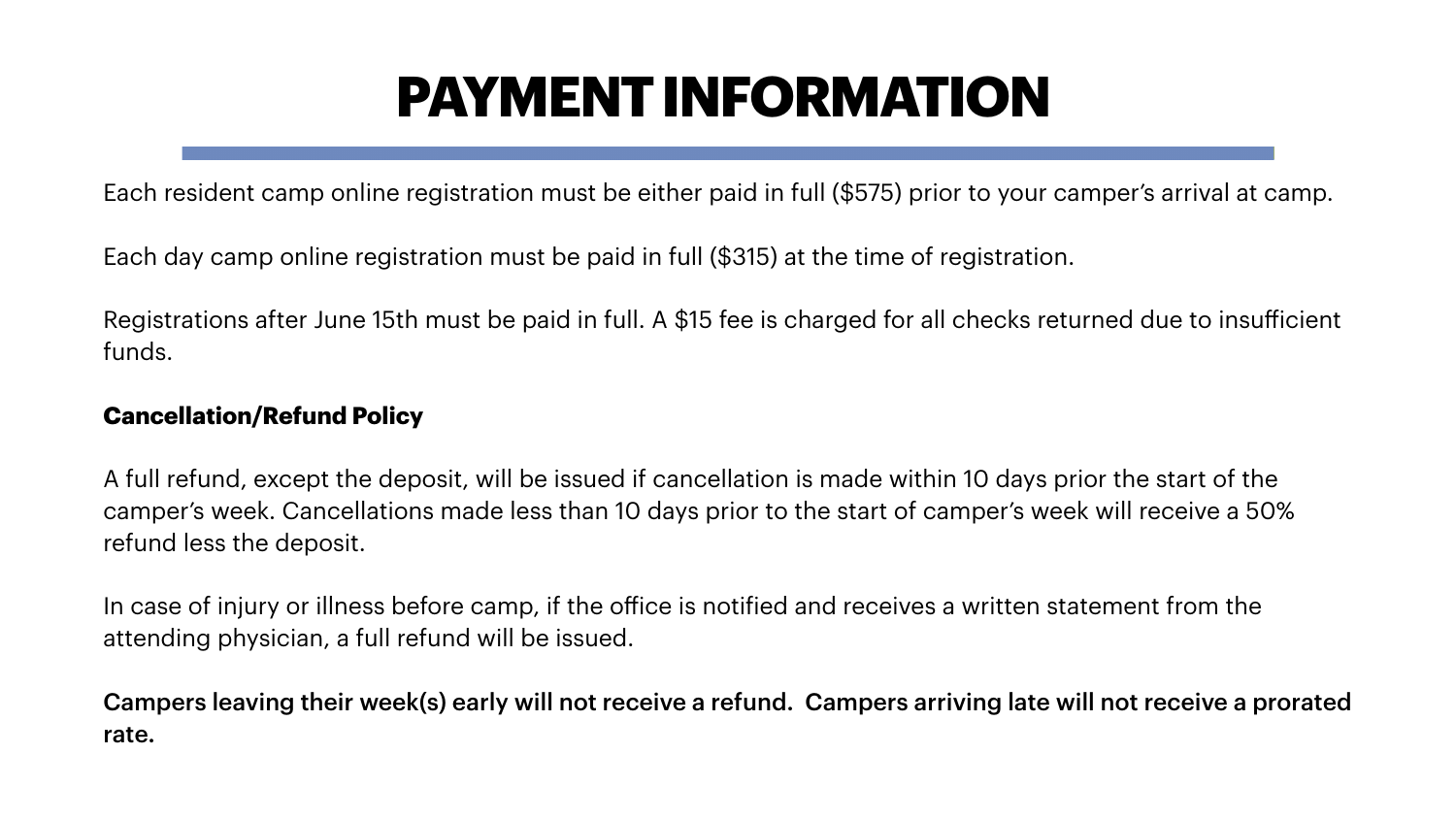### **CABIN PLACEMENTS**

All resident campers are assigned to cabins by age (not grade).

Each camper may request one cabin mate which must be reciprocal.

Please do not ask us for more than one cabin mate request. Part of camp is

- 
- 
- If more than one camper is listed, only the first camper's name will be considered.
- meeting new friends and trying new activities. We take a great deal of time in assigning cabins in order to give your child and others the best camp experience.
- Each week we are at capacity and changing cabins is not an option. **We do not**

**overbook or leave beds available in any cabin**.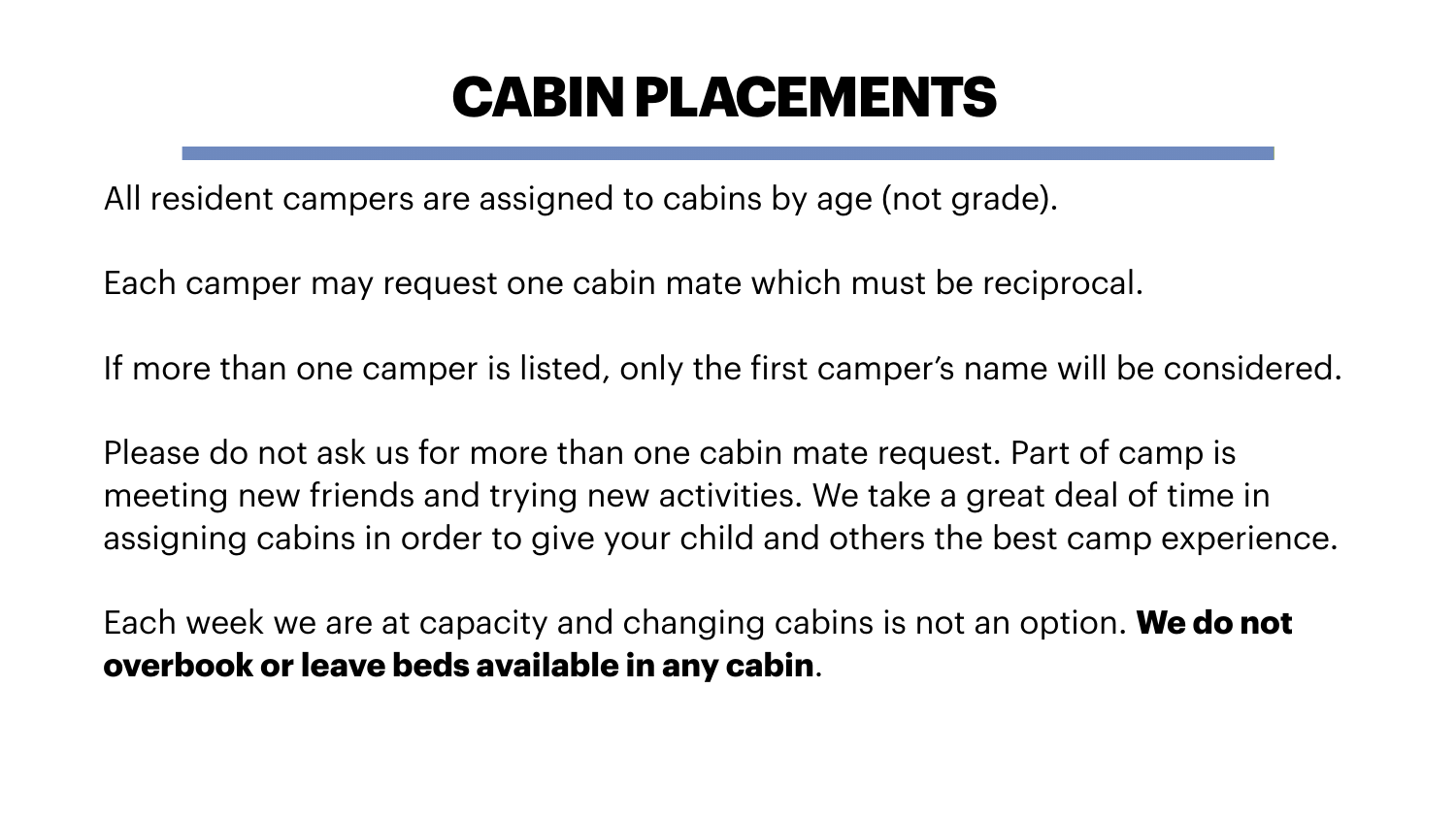# **WHAT TO BRING**

**Space is limited in cabins so please do not over pack and limit luggage to a footlocker, suitcase, duffle bag, or plastic drawers. Please make sure to label all items. Remember you're packing for a week.**

- Water shoes or old sneakers (suggested for swimming)
- Pillow
- Sleeping bag or blankets (we provide the bottom sheet)
- Towels
- Toothbrush
- Toothpaste
- Soap
- Shampoo
- Brush
- Deodorant
- Rain gear



- T-shirts
- Sweatshirt
- Flashlight
- Sleeping attire
- Shorts
- Pants
- Sweatpants
- Socks
- Underwear
- Shoes
- Sneakers
- Bathing Suits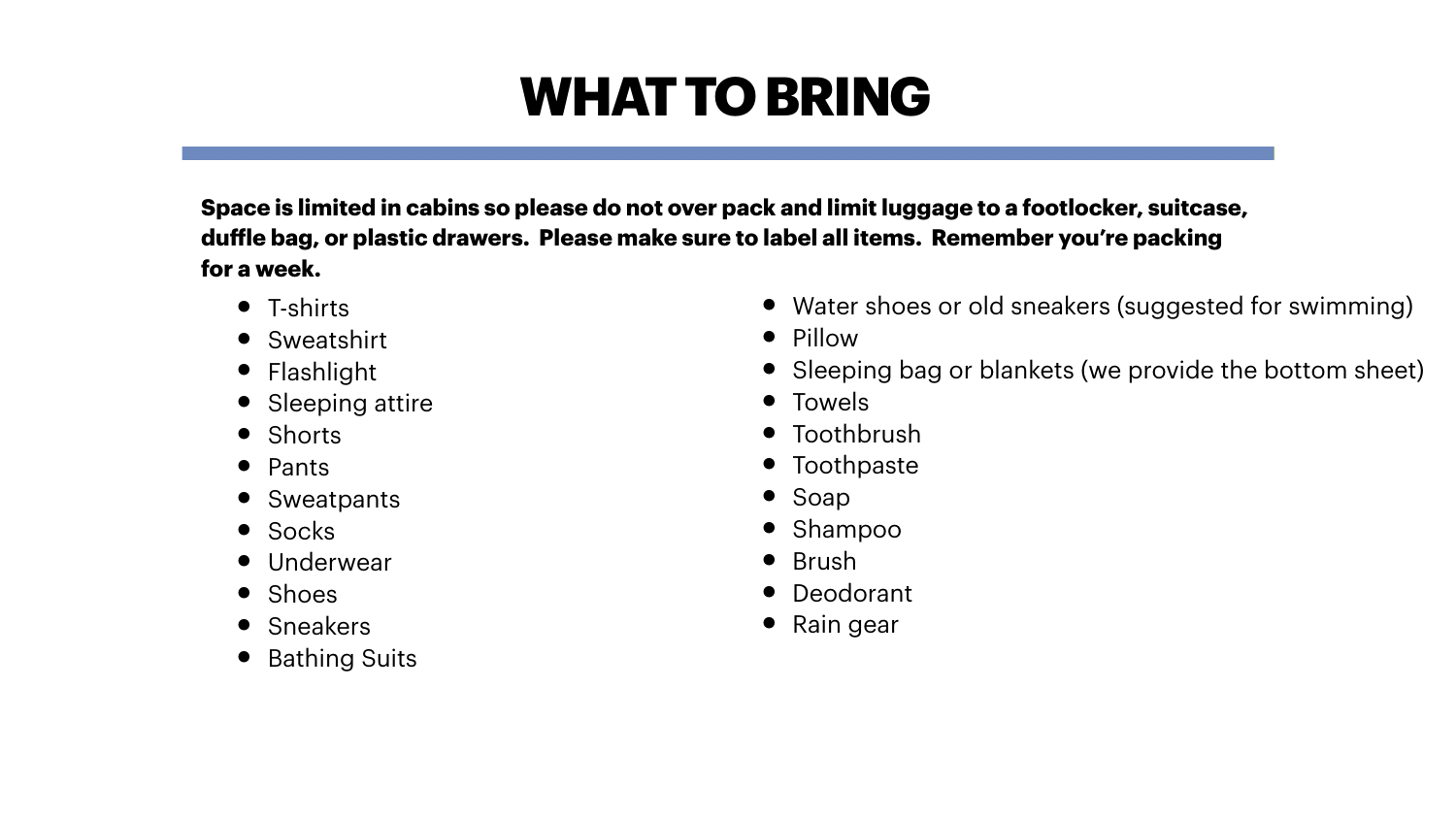# **WHAT NOT TO BRING**

- cell phones/tablets
- extension cords/outlet strips
- electric fans
- electronic games/devices
- skateboards/skates/scooters

### **Cell Phones**

We have a "no cell phone" policy. Not only are they expensive but they can get lost and the camp environment is not kind to such items. When children attend camp, you are making a decision to transfer their care from you as parents or guardians to us as counselors and directors. Developing a sense of independence is one of the greatest benefits of camp.

We will call you personally if your child is experiencing a challenge in their adjustment to camp. You can help us by talking with your child before they leave for camp and tell them there is always someone they can talk to whether it's a counselor, nurse, or the directors. We're here to help!

- aerosol cans (small bug spray cans are permitted to be used under supervision of a staff member)
- weapons of any type
- •illegal drugs/alcohol
- fireworks
- any item of high monetary or sentimental value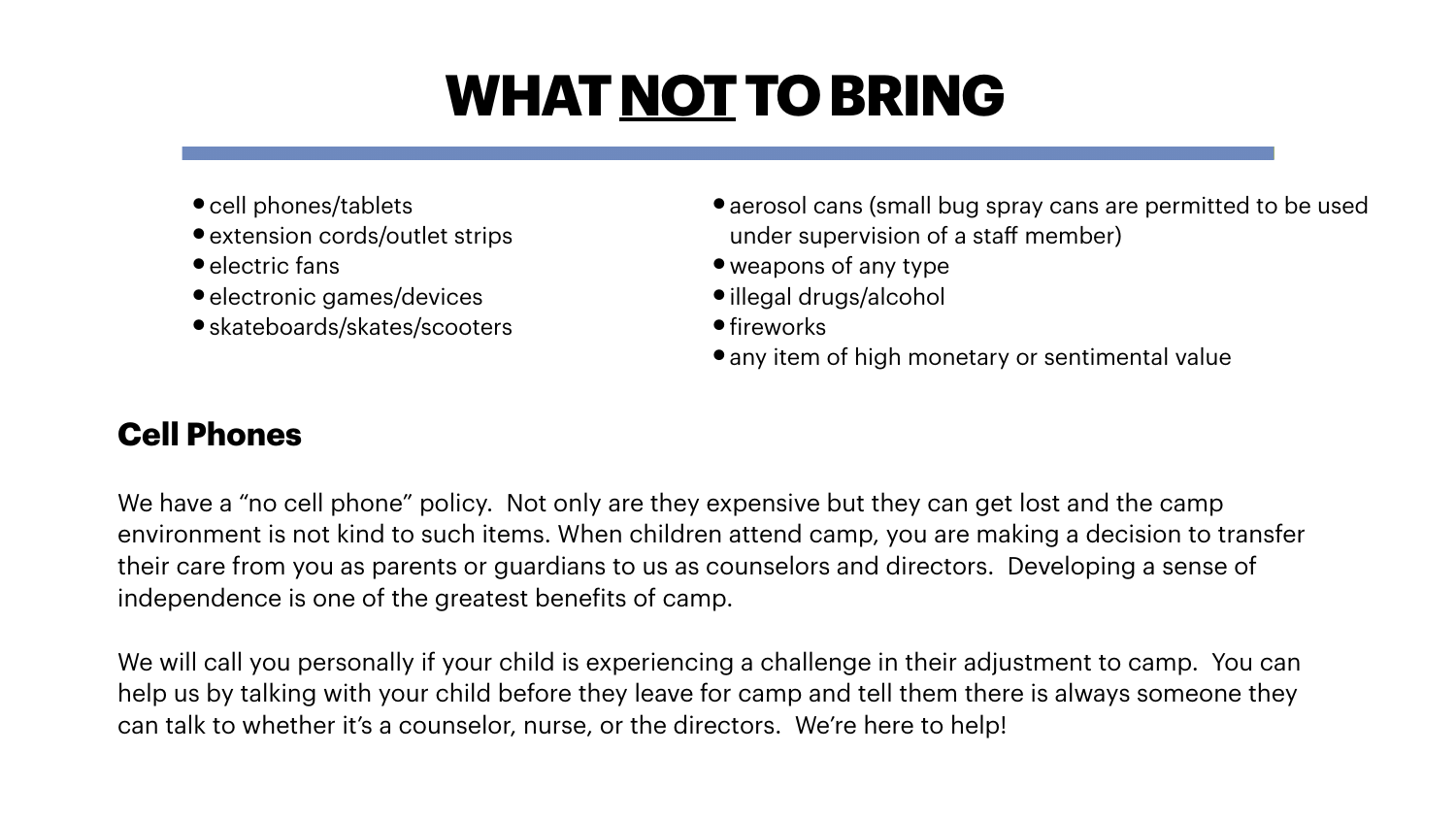# **HOMESICKNESS**

Homesickness is natural for a child when they are out of their comfort zone. Staff are trained to help each camper have a positive experience and get involved with all the wonderful activities at camp. Our assistant director, nurse or director will keep parents informed during all cases of homesickness but encourage parents to allow their camper space to overcome this feeling. Overcoming obstacles is a huge part of camp life.

If parents are having a difficult time being away from their camper, they may call the camp office and arrangements will be made for a staff member to check on the camper.

Campers are NOT available by phone, but love to get cards, letters, packages, and e-mails (one way).

#### **Email Campers Campers can receive printed emails throughout the day.**

If you would like to send an email to your camper please send it to the following address: [mycamper@lourdescamp.com](mailto:mycamper@lourdescamp.com)

> Please put your camper's name and cabin number in the subject line. **Please do not add attachments or photos to camper emails.**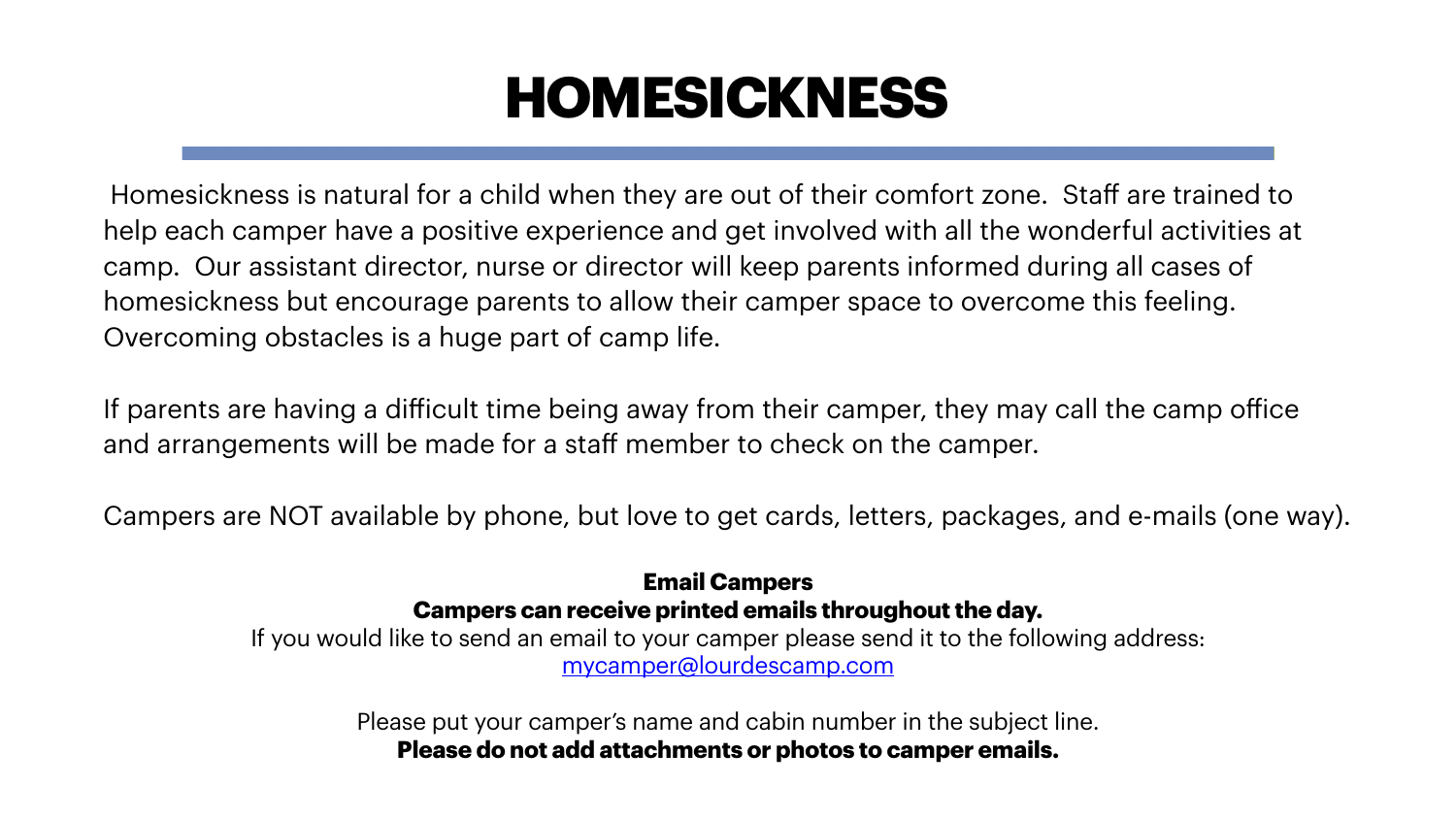# **BEHAVIOR POLICY**

We have high but reasonable expectations about our camper's behavior. If a child's behavior becomes disruptive as to endanger their own physical or mental safety, or the safety of other campers, a decision will be made to remove them from the program. We seek to follow these steps when handling discipline at camp.

First Offense: Behavior is discussed between camper, counselor, and assistant director. Desired behavior and expectations of camper are discussed; consequences of further negative behavior are clearly spelled out. Assistant director will call home to let parents know the situation.

Second Offense: A meeting between camper, counselor, and assistant director and/or director. Identification of negative behavior is made, and camper is informed that any subsequent actions will result in camper being sent home. A phone call by assistant director or director to the camper's parent/guardian explaining behavior and result if the behavior continues.

Third Offense: A meeting with camper, counselor, assistant director and/or director is conducted. A report is filled out and the camper's parent/guardian is notified to pick child up immediately.

#### **Lourdes Camp has a zero-tolerance towards bullying, harassment, and other behaviors that create a physically or emotionally unsafe environment. Campers engaging in these behaviors will be subject to disciplinary action and may be sent home early (without a refund) and denied re-admission to the camp in the future.**

Campers and their parents are encouraged to report any instance of alleged bullying to staff members and the director of the camp, and such complaints will be properly investigated.

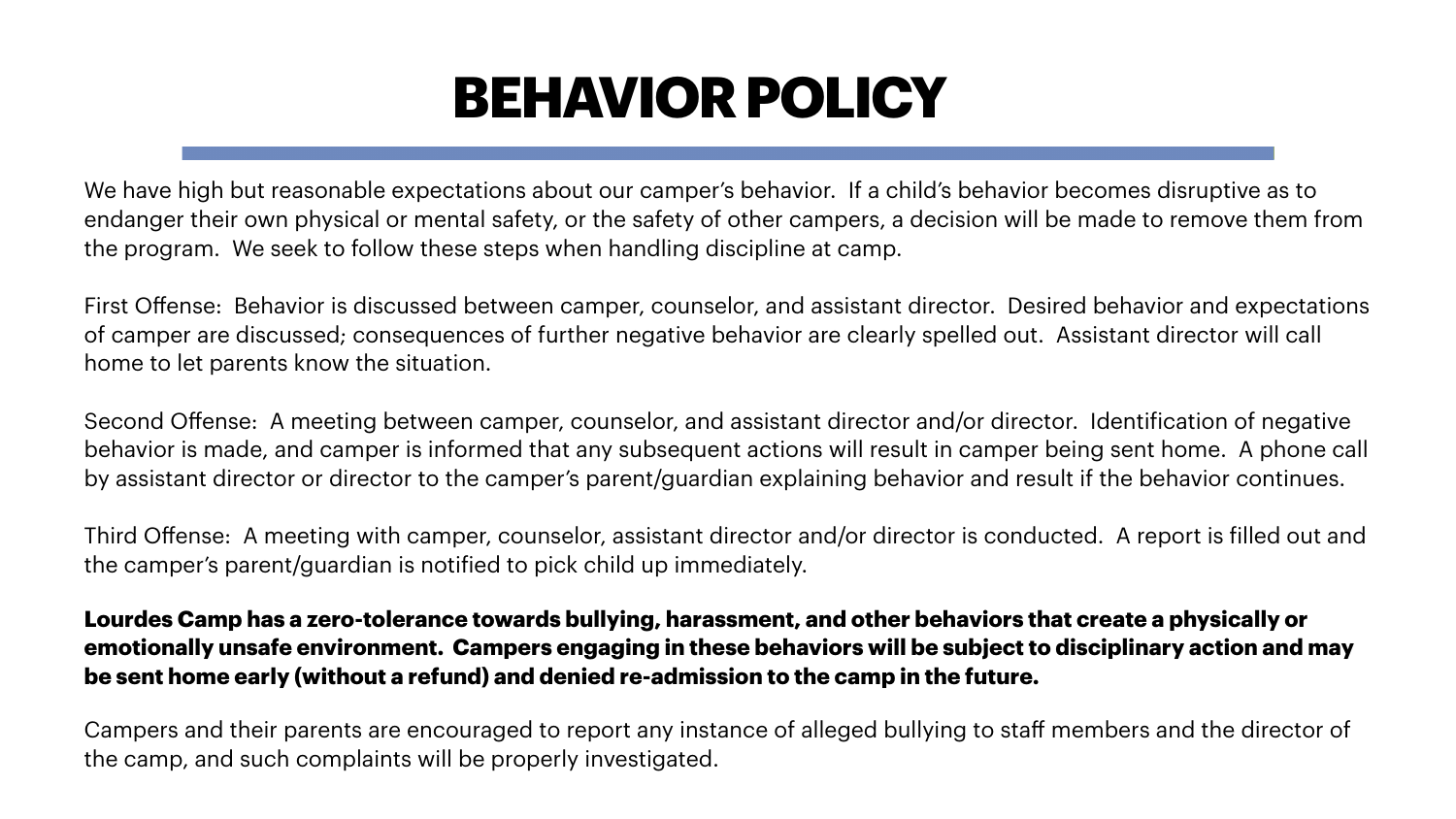

**Packages at camp will only be accepted via the mail.** We suggest you prepare your care packages ahead of time to ensure arrival at camp. To ensure the safety of our campers and staff, we ask that no packages are dropped off while the week of camp is in session.

When the mailboat arrives at our t-dock everyday it is a memorable moment for everyone waiting to see if they got a package.

### **Food Brought to Camp**

Any food/drink brought to camp needs to be in **one** container no larger than 24"x18"x7" (32qt)

Food not in the appropriate container will be sent home with the adult who brought it.



# **PACKAGES / FOOD AT CAMP**



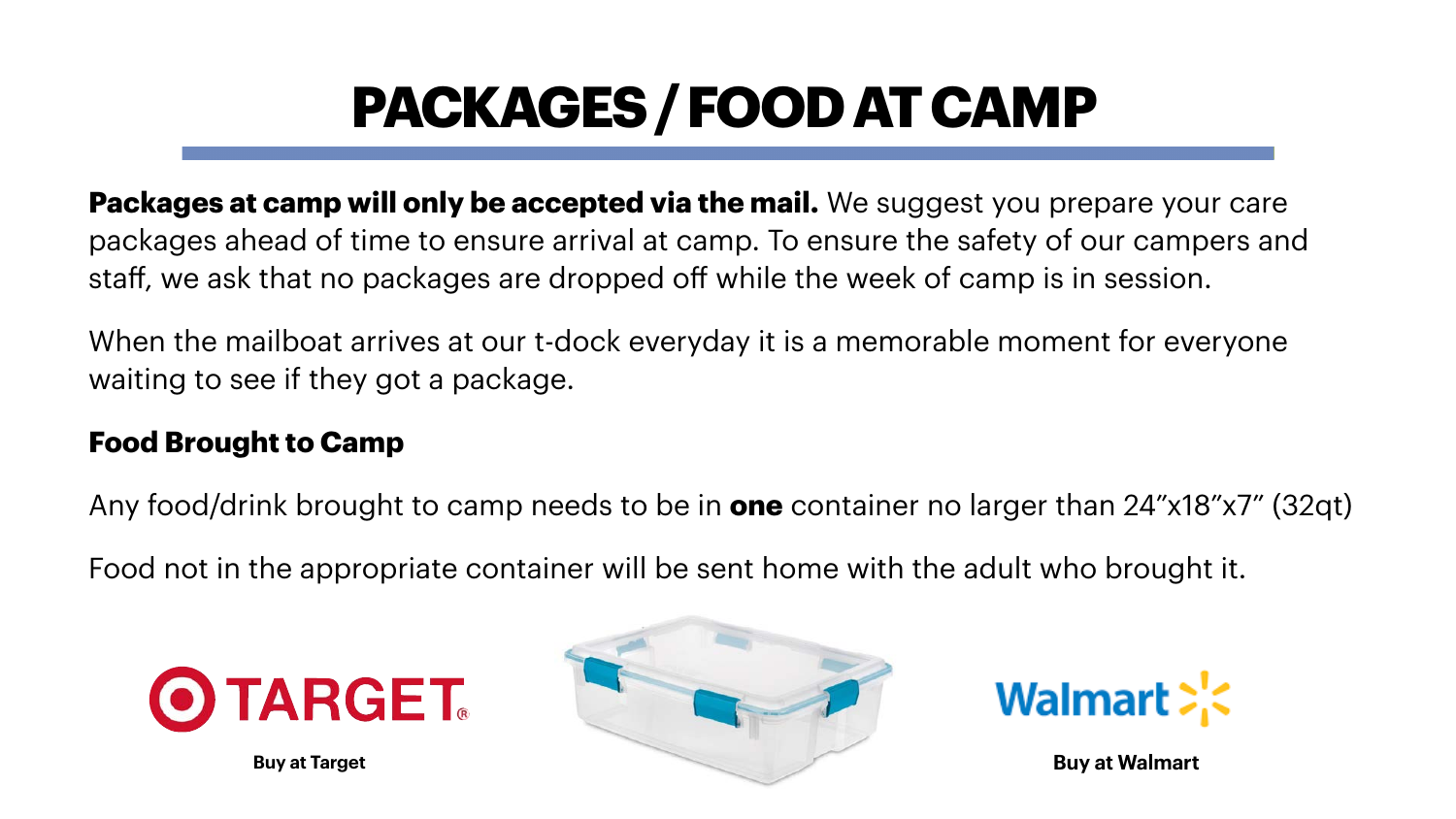# **FRIDAY PICK UP**

Friday Afternoon Pick Up: 3:30 - 5:00 pm. If you arrive prior to 3:30 p.m. please remain in your car or check in at the office. This is to ensure the safety of all our campers. If you need to pick up your camper before 3:30 p.m. please call the camp office ahead of time.

### **A valid photo ID is required for pick up.**

### **Lost and Found**

You may call camp up to week after your stay concerning lost and found items. We will do our best to locate them but can't guarantee they will be found.

Don't send your best items.

All lost and found items not claimed a week after your stay are donated to a local charity.

We recommend you label all of your camper's items.